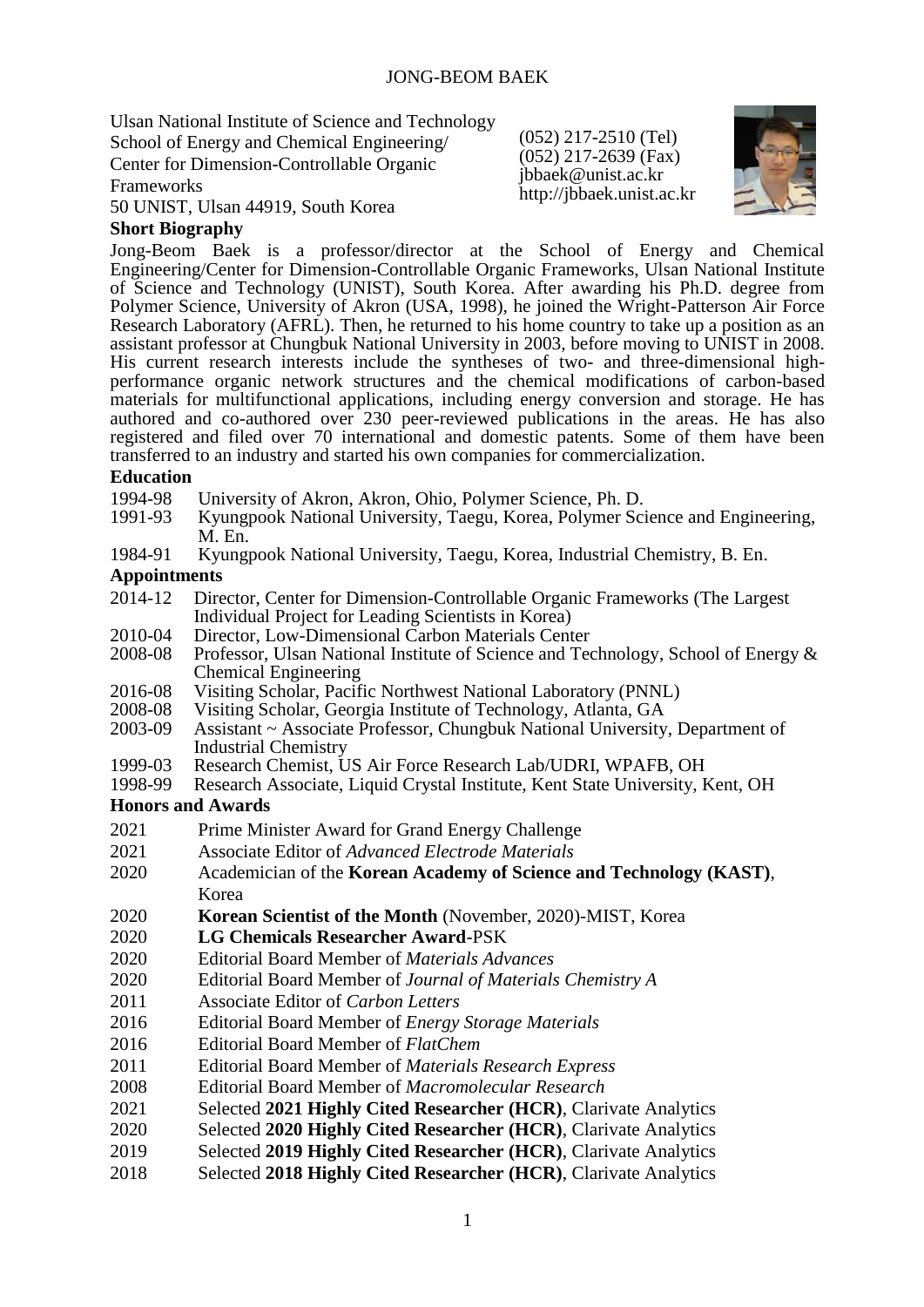## JONG-BEOM BAEK

| 2017 | Selected Top 10 Nanotechnologies in Korea, Korea Nano Technology Research     |  |  |  |  |  |
|------|-------------------------------------------------------------------------------|--|--|--|--|--|
|      | Society (KONTRS)                                                              |  |  |  |  |  |
| 2016 | Minister Award for Top 10 Outstanding Researchers, Ministry of Science, ICT & |  |  |  |  |  |
|      | <b>Future Planning</b>                                                        |  |  |  |  |  |
| 2016 | Selected Top 100 Outstanding Research, Ministry of Science, ICT & Future      |  |  |  |  |  |
|      | Planning                                                                      |  |  |  |  |  |
| 2015 | Selected Top 10 Science News in Korea, Korean Federation of Science and       |  |  |  |  |  |
|      | <b>Technology Societies (KOFST)</b>                                           |  |  |  |  |  |
| 2015 | Minister Award for Outstanding Researchers, Ministry of Science, ICT & Future |  |  |  |  |  |
|      | Planning                                                                      |  |  |  |  |  |
| 2013 | Minister Award for Outstanding Researchers, Ministry of Economy and Knowledge |  |  |  |  |  |
|      | (MEK)                                                                         |  |  |  |  |  |
| 2011 | Outstanding Research Award, National Research Foundation (NRF), Korea         |  |  |  |  |  |
| 2011 | Outstanding Research Award, National Science & Technology Commission          |  |  |  |  |  |
|      | (NSTC), Korea                                                                 |  |  |  |  |  |
| 2011 | Minister Award for Outstanding Teachers, Ministry of Education, Science and   |  |  |  |  |  |
|      | Technology                                                                    |  |  |  |  |  |
| 2007 | <b>Outstanding Research Award, National Research Foundation, Korea</b>        |  |  |  |  |  |
| 1999 | National Research Council (NRC) Research Fellowship Award, NASA-Langley       |  |  |  |  |  |
|      | <b>Research Center</b>                                                        |  |  |  |  |  |
| 1993 | Korean Government Overseas Scholarship Award (Polymer Chemistry), Ministry    |  |  |  |  |  |
|      | of Education                                                                  |  |  |  |  |  |
|      |                                                                               |  |  |  |  |  |

### **Research Summary**

| <b>Total</b> | Aver.                  | <b>Citation</b> |       |                 |       | <b>Patent</b>        |                 | <b>Tech</b>     |
|--------------|------------------------|-----------------|-------|-----------------|-------|----------------------|-----------------|-----------------|
| Paper        | $\mathbf{I}\mathbf{F}$ |                 |       |                 |       |                      |                 | <b>Transfer</b> |
|              | (5yr)                  |                 |       |                 |       |                      |                 |                 |
| >230         | >13                    | <b>WOS</b>      |       | Google          |       | <b>International</b> | <b>Domestic</b> | <b>US\$ 1M</b>  |
|              |                        | <b>Citation</b> | h-    | <b>Citation</b> | h-    | $>20$                | $>50$           |                 |
|              |                        |                 | index |                 | index |                      |                 |                 |
|              |                        | $-21100$        | 64    | ~26700          | 73    |                      |                 |                 |

# **Selected Recent Publications (As a Corresponding Author)**

- 1. Han, *et al.* "Abrading bulk metal into single atoms" *Nature Nanotechnology* **2022**, accepted.
- 2. Li, *et al.* "Engineering the orbital entanglement of platinum single atom active sites for cost-efficient hydrogen evolution reaction" *Nano Energy* **2022**, 93, 106819
- 3. Li, *et al.* "Nanocatalytic materials for energy-related small-molecules conversion: Active site design, identification and structure-performance relationship discovery" *Accounts of Chemical Research* **2022**, 55, 110-120.
- 4. Bu, *et al.* "Carbon-based electrocatalysts for efficient hydrogen peroxide production" *Advanced Materials* **2021**, 33, 2103266.
- 5. Li, *et al.* "Surface electronic modulation with hetero-single atoms to enhance oxygen evolution catalysis" *ACS Nano* **2021**, 15, 11891.
- 6. Jiang, *et al.* "Catalyst- and Solvent-Free Synthesis of a Chemically Stable Aza-Bridged Bis(phenanthroline) Macrocycle-Linked Covalent Organic Framework" *Angewandte Chemie International Edition* **2021**, 60, 17191.
- 7. Kim, *et al.* "Vertically standing layered fused aromatic network structure" *Cell Reports Physical Science* **2021**, 2, 100502.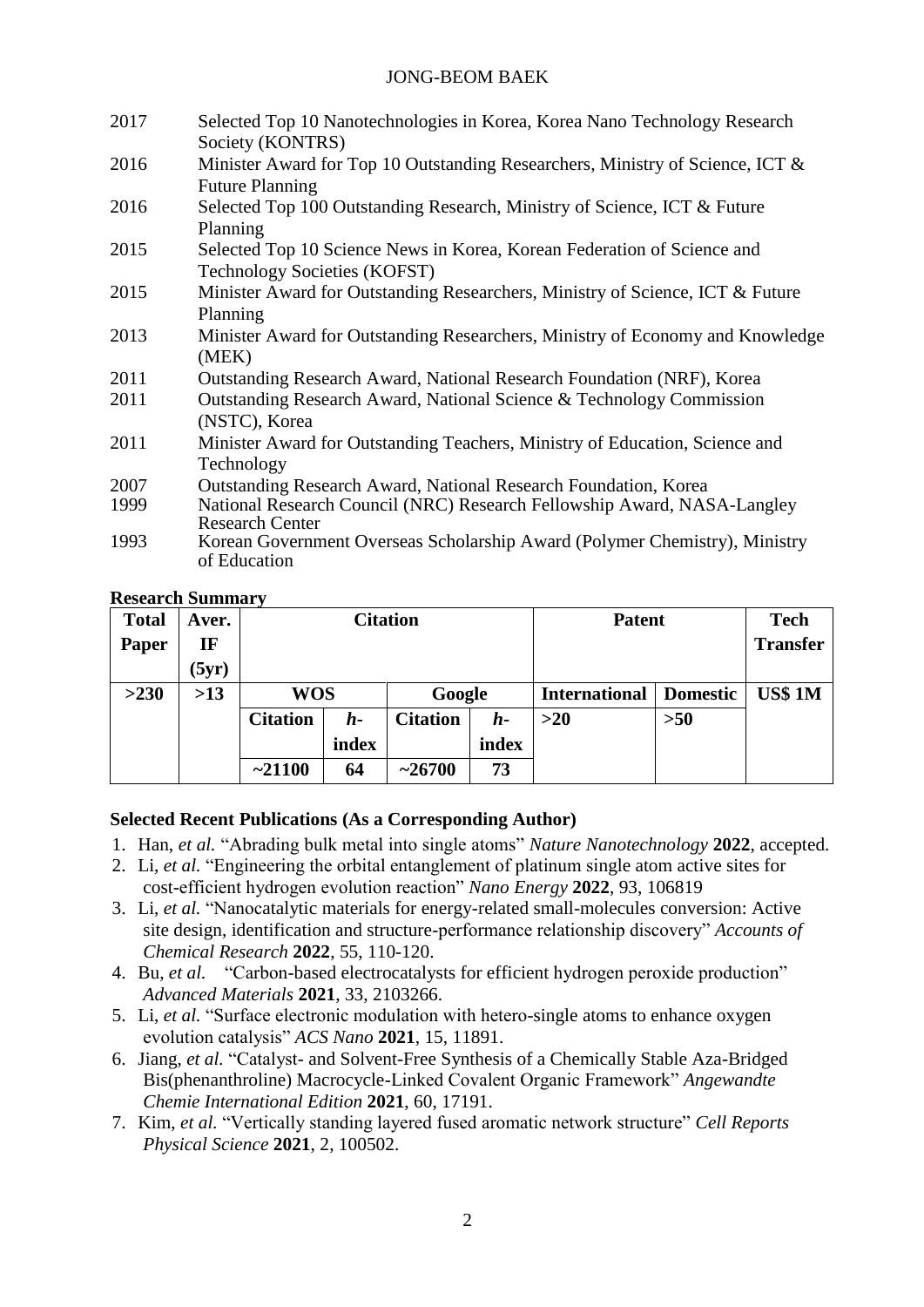## JONG-BEOM BAEK

- 8. Li, *et al.* "Promising hydrogen production from alkaline anion exchange membrane electrolyzer" *Nano Energy* **2021**, 87, 106162.
- 9. Li, et al. "Active site engineering in transition metal based electrocatalysts for green energy applications" *Accounts of Materials Research* **2021**, 2, 147.
- 10. Mahmood, *et al.* "Fused aromatic network with exceptionally high carrier mobility" *Advanced Materials* **2021**, 33, 2004707.
- 11. Han, *et al.* "Mechanochemistry for ammonia synthesis under mild conditions" *Nature Nanotechnology* **2021**, 16, 325.
- 12. Li, *et al.* "Unveiling the active M-N3C<sup>1</sup> sites for oxygen reduction catalysis" *Angewandte Chemie International Edition* **2020**, 59, 23678.
- 13. Noh, *et al.* "Vertical two-dimensional layered fused aromatic ladder structure" *Nature Communications* **2020**, 11, 2021.
- 14. Han, *et al.* "Building and identifying highly active oxygen functional groups in carbon materials for oxygen reduction to hydrogen peroxide" *Nature Communications* **2020**, 11, 2209.
- 15. Kweon, *et al.* "Ruthenium anchored on carbon nanotube electrocatalyst for hydrogen production with enhanced Faradiac efficiency" *Nature Communications* **2020**, 11, 1278.
- 16. Li, *et al.* "Balancing hydrogen adsorption/desorption by orbital modulation for highly efficient hydrogen evolution" *Nature Communications* **2019**, 10, 4060.
- 17. Han, *et al.* "Dissociating stable nitrogen molecules under mild conditions by cyclic strain engineering" *Science Advances* **2019**, 5, eaax8275.
- 18. Seo, *et al.* "Conversion of imine-linked network polymer into oxazole-linked network polymer *via* post-oxidative cyclization" *Journal of the American Chemical Society* **2019**, 141, 11786-11790.
- 19. Li, *et al.* "Identifying the structure of Zn-N2 active sites and structural activation" *Nature Communications* **2019**, 10, 1-7.
- 20. Li, *et al.* "Atomically tailoring platinum catalysts" *Nature Catalysis* **2019**, 2, 477-478- News and Views.
- 21. Jung, *et al.* "Emerging papamagnetism in graphitic carbon sheets after forming random hole defects" *Angewandte Chemie International Edition* **2019**, 131, 11796-11801-Inside Cover Article
- 22. Mahmood, *et al.* "Room-temperature organic magnetism" *CHEM* **2019**, 5, 1012-1030- Preview.
- 23. Han, et al. "Low-temperature conversion of alcohols into graphene and hydrogen with robust selectivity" *Advanced Materials* **2019**, 31, 1870401*.*
- 24. Kweon, *et al*. "Edge-functionalized graphene nanoplatelets as metal-free electrocatalysts for dye-sensitized solar cells" *Advanced Materials* **2019**, 31, 1804440.
- 25. Mahmood, *et al*. "Fused aromatic network structures as a platform for efficient catalysis" *Advanced Materials* **2019**, 31, 1805062.
- 26. Mahmood, *et al*. "Encapsulating iridium nanoparticles inside a 3D cage‐like organic network as an efficient and durable catalyst for the hydrogen evolution reaction" *Advanced Materials* **2018**, 30, 1870401*.*
- 27. Li, et al. "Sublimation Strategy for the Construction of Porous Mo3P/Mo Nanobelts: A Superior Catalyst for Water Splitting" *Angewandte Chemie International Edition* **2018**, 57, 14139.
- 28. Li, *et al.* "Mechanochemically assisted synthesis of Ru catalyst for hydrogen evolution with performance superior to Pt in both acidic and alkaline media" *Advanced Materials* **2018**, 30, 1803676.
- 29. Mahmood, *et al.* "Organic ferromagnetism: Trapping radicals in glassy state of an organic network structure" *Chem* **2018**, 4, 1.